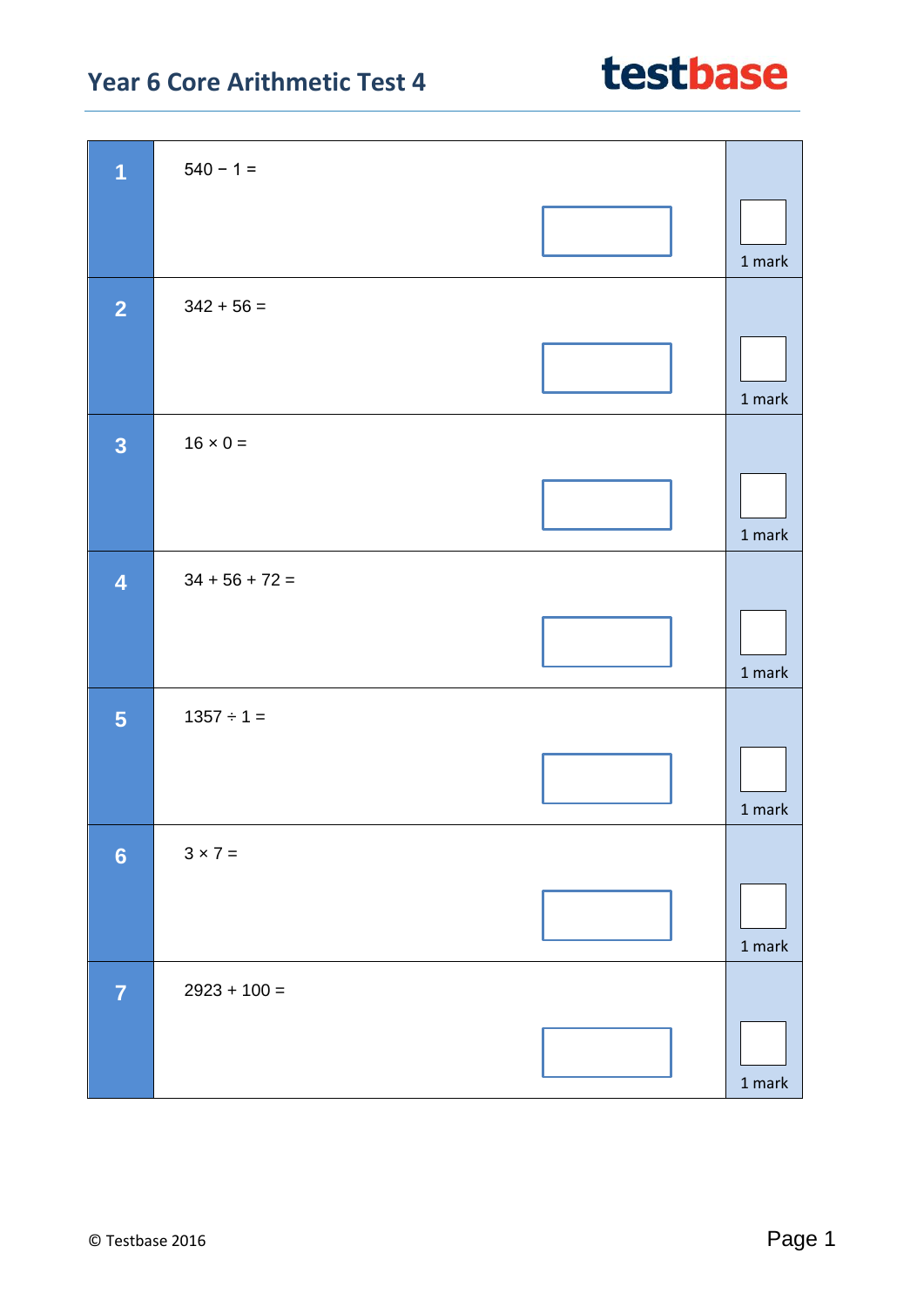| $\boldsymbol{8}$ | $2045 - 812 =$           |                                   |
|------------------|--------------------------|-----------------------------------|
|                  |                          | $1$ mark                          |
| $\overline{9}$   | $11^2 =$                 |                                   |
|                  |                          | 1 mark                            |
| 10               | $3.6 \div 10 =$          |                                   |
|                  |                          | 1 mark                            |
| 11               | $12 \times 5 \times 6 =$ |                                   |
|                  |                          | $1$ mark                          |
| 12               | $0.1 = \frac{?}{100}$    |                                   |
|                  |                          | 1 mark                            |
| 13               | $2185 \times 7 =$        |                                   |
|                  |                          | $1$ mark                          |
| 14               | $8628 \div 4 =$          |                                   |
|                  |                          | $1 \ensuremath{\, \mathrm{mark}}$ |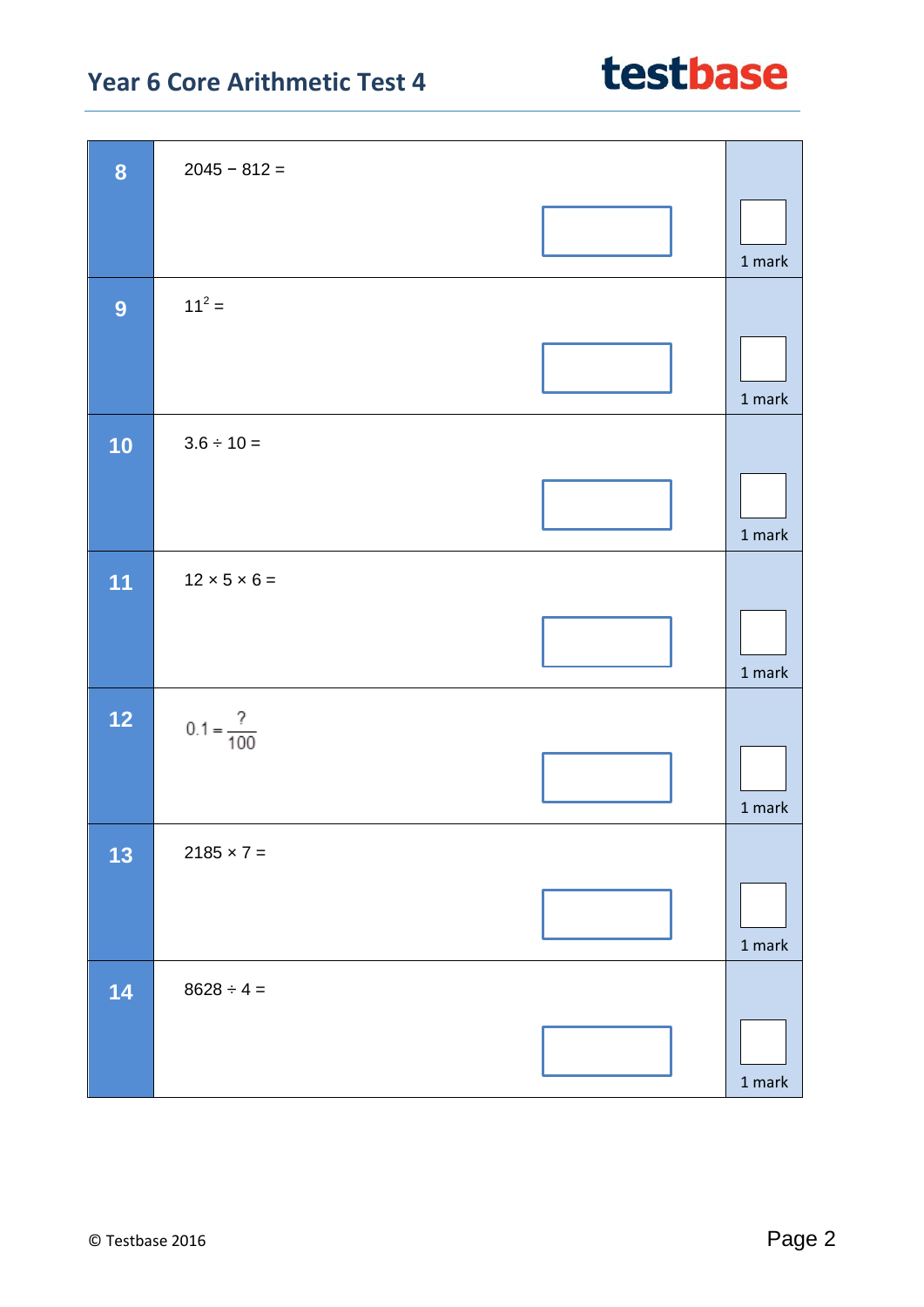| 15        | 15% of $250 =$             |                                   |
|-----------|----------------------------|-----------------------------------|
|           |                            | $1$ mark                          |
| <b>16</b> | $\frac{1}{6}$ of 720 =     |                                   |
|           |                            | 1 mark                            |
| 17        | $rac{2}{3} = \frac{12}{?}$ |                                   |
|           |                            | $1$ mark $\,$                     |
| 18        | 125.9<br>$\times$ 4        |                                   |
|           |                            | 1 mark                            |
| 19        | $\frac{1}{5}$ × 70 =       |                                   |
|           |                            | $1$ mark $\,$                     |
| <b>20</b> | $5.09 + 27.4 =$            |                                   |
|           |                            | 1 mark                            |
| <b>21</b> | $34.8 \times 1000 =$       |                                   |
|           |                            | $1 \ensuremath{\, \mathrm{mark}}$ |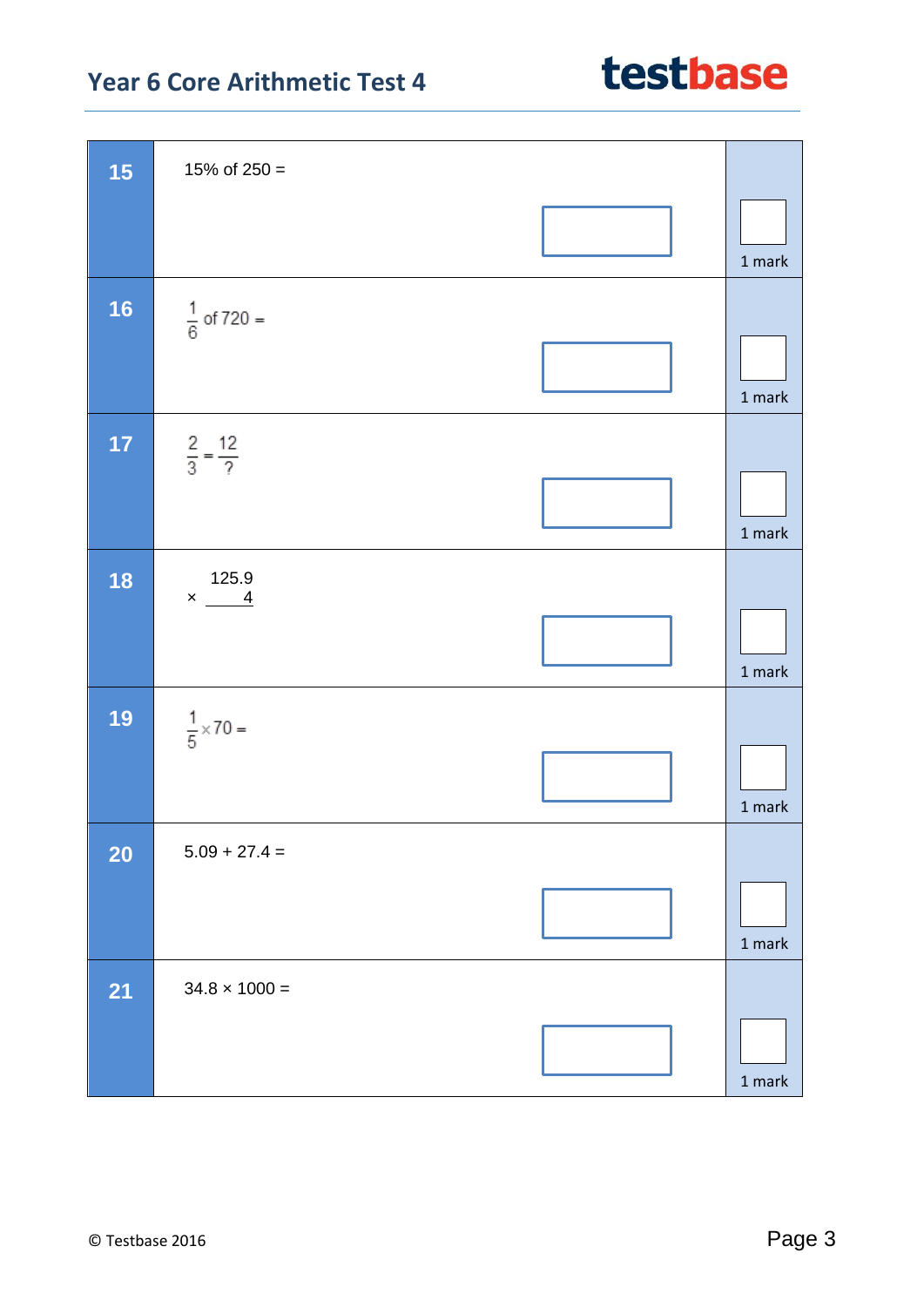| <b>22</b> | $0.7 \times 5 =$                   |                                   |
|-----------|------------------------------------|-----------------------------------|
|           |                                    | 1 mark                            |
| 23        | $\frac{1}{8} \times \frac{1}{2} =$ | 1 mark                            |
| 24        | 3326<br>$\times$ 29                | 2 marks                           |
| <b>25</b> | $34)7990 =$                        | 2 marks                           |
| 26        | $65\% = \frac{?}{20}$              | 1 mark                            |
| 27        | $3\frac{3}{8}-1\frac{5}{8}$        | 1 mark                            |
| <b>28</b> | $rac{3}{5} + \frac{1}{4} =$        | $1 \ensuremath{\, \mathrm{mark}}$ |